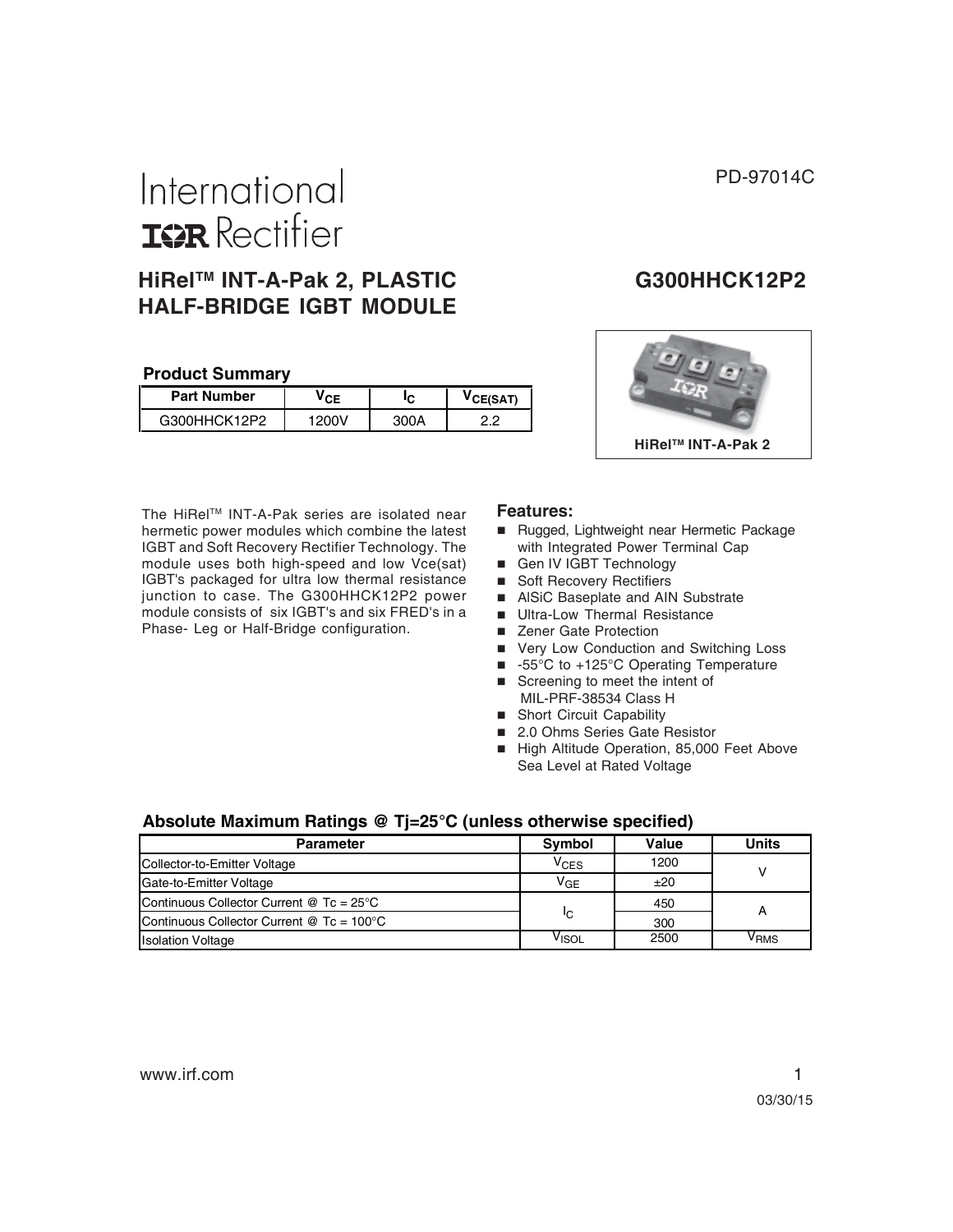# **G300HHCK12P2**

|                                                 |                     | $1000$ $1000$ $1000$ $1000$ $1000$ $1000$ $1000$ $1000$ $1000$ $1000$ $1000$ |                          |                |                          |              |
|-------------------------------------------------|---------------------|------------------------------------------------------------------------------|--------------------------|----------------|--------------------------|--------------|
| <b>Parameter</b>                                | Symbol              | <b>Test Conditions</b>                                                       | Min.                     | Typ.           | Max.                     | <b>Units</b> |
| <b>Off Characteristics</b>                      |                     |                                                                              |                          |                |                          |              |
| Collector Emitter Breakdown Voltage             | $V_{CES}$           | $V_{GE} = 0V$                                                                | 1200                     | $\overline{a}$ | $\overline{a}$           | $\vee$       |
| Zero Gate Voltage Collector Current             | $I_{\text{CES}}$    | $V_{GE} = 0V$ , $V_{CE} = 1200V$                                             | $\frac{1}{2}$            | $\blacksquare$ | 1.0                      | mA           |
| Gate Emitter Leakage Current                    | <sup>I</sup> GES    | $V_{GE} = \pm 15V$ , $V_{CE} = 0V$                                           |                          |                | 10                       | μA           |
| <b>On Characteristics</b>                       |                     |                                                                              |                          |                |                          |              |
|                                                 |                     |                                                                              |                          |                |                          |              |
| Gate Threshold Voltage                          | V <sub>GE(TH)</sub> | $V_{CE} = V_{GE}$ , $I_C = 1.0 \text{mA}$                                    | 3.5                      | $\blacksquare$ | 7.5                      | $\vee$       |
| <b>Collector Emitter Saturation Voltage</b>     |                     | $V_{CE(SAT)}$ $V_{GE}$ = 15V, $I_{C}$ = 300A                                 | ä,                       | 2.2            | 2.7                      |              |
| <b>Dynamic Characteristics</b>                  |                     |                                                                              |                          |                |                          |              |
| <b>Total Gate Charge</b>                        | Qq                  | $V_{CE}$ = 600V, $I_C$ = 300A, $V_{GE}$ = 15V                                | ÷,                       | 2300           | $\overline{a}$           | nC           |
| Input Capacitance                               | $C_{IES}$           |                                                                              |                          | 44             | $\blacksquare$           |              |
| Output Capacitance                              | C <sub>OES</sub>    | $V_{GF} = 0V$ , $V_{CF} = 25V$ , f = 1.0MHz                                  | $\overline{a}$           | 3.0            | $\overline{\phantom{a}}$ | nF           |
| Reverse Transfer Capacitance                    | $C_{RES}$           |                                                                              | ä,                       | 0.3            | $\blacksquare$           |              |
|                                                 |                     |                                                                              |                          |                |                          |              |
| <b>Switching Inductive Load Characteristics</b> |                     |                                                                              |                          |                |                          |              |
| Turn-On Delay Time                              | $td($ on $)$        |                                                                              | $\overline{\phantom{0}}$ | 830            | 1000                     | ns           |
| <b>Rise Time</b>                                | tr                  |                                                                              |                          | 300            | 400                      |              |
| Turn-On Losses                                  | $E_{on}$            | $V_{CC}$ = 600V, $I_C$ = 300A, $V_{GF}$ = 15V                                |                          | 100            |                          | mJ           |
| <b>Turn-Off Delay Time</b>                      | $td($ off $)$       | $R_{G(0n)} = 20\Omega$ , $R_{G(off)} = 10\Omega$ , L=100µH                   |                          | 1900           | 2200                     |              |
| <b>Fall Time</b>                                | tf                  |                                                                              | ۰                        | 300            | 400                      | ns           |
| <b>Turn-Off Losses</b>                          | $E_{\rm off}$       |                                                                              |                          | 55             |                          | mJ           |
|                                                 |                     |                                                                              |                          |                |                          |              |
| <b>Diode Characteristics</b>                    |                     |                                                                              |                          |                |                          |              |
| <b>Forward Voltage</b>                          | $V_F$               | $I_F = 300A$                                                                 | $\frac{1}{2}$            | 1.9            | 2.2                      | V            |
| Reverse Recovery Charge                         | Qrr                 |                                                                              |                          | 15             | 20                       | μC           |
| Peak Reverse Recovery Current                   | Irr                 | $V_B = 600V$ , $I_C = 300A$ , di/dt = 800A/ $\mu$ s                          |                          | 90             |                          | A            |
| <b>Reverse Recovery Time</b>                    | trr                 |                                                                              | ä,                       | 500            | 800                      | ns           |

#### **Electrical Characteristics @ Tj = 25°C (unless otherwise specified)**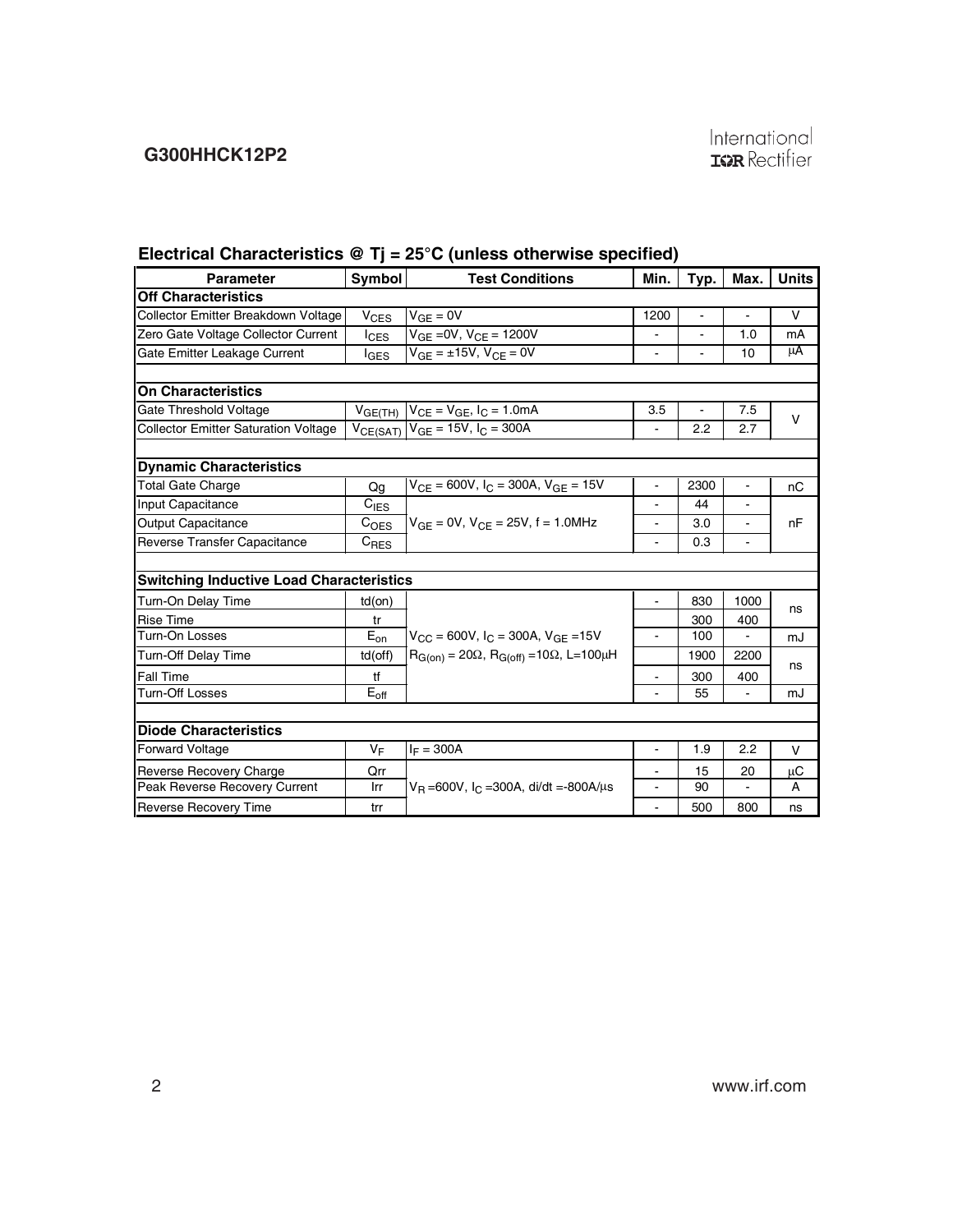# **Electrical Characteristics @ Tj = 125°C (unless otherwise specified)**

| <b>Parameter</b>                            | Symbol           | <b>Test Conditions</b>                         | Min. | Typ. | Max. | <b>Units</b> |  |
|---------------------------------------------|------------------|------------------------------------------------|------|------|------|--------------|--|
| <b>Off Characteristics</b>                  |                  |                                                |      |      |      |              |  |
| Collector Emitter Breakdown Voltage         | $V_{CES}$        | $V_{GF} = 0V$                                  | 1200 |      |      | v            |  |
| Zero Gate Voltage Collector Current         | $_{\text{lcgs}}$ | $V_{GE} = 0V$ , $V_{CE} = 1200V$               | ۰    |      | 3.0  | mA           |  |
| Gate Emitter Leakage Current                | <sup>I</sup> GES | $V_{GF} = \pm 15V$ , $V_{CF} = 0V$             | ٠    |      | 10   | μA           |  |
|                                             |                  |                                                |      |      |      |              |  |
| <b>On Characteristics</b>                   |                  |                                                |      |      |      |              |  |
| <b>Gate Threshold Voltage</b>               |                  | $V_{GE(TH)}$ $V_{CE} = V_{GE}$ , $I_C = 1.0mA$ | 3.5  |      | 7.5  | v            |  |
| <b>Collector Emitter Saturation Voltage</b> |                  | $V_{CE(SAT)}$ $V_{GE}$ = 15V, $I_{C}$ = 300A   | ۰    | 2.2  | 2.7  |              |  |
|                                             |                  |                                                |      |      |      |              |  |
| <b>Diode Characteristics</b>                |                  |                                                |      |      |      |              |  |
| <b>Forward Voltage</b>                      | VF               | $I_F = 300A$                                   |      | 1.9  | 2.2  | v            |  |

# **Thermal-Mechanical Specifications**

| <b>Parameter</b>                                       | <b>Symbol</b>             | Min | Max  | <b>Units</b>  |  |
|--------------------------------------------------------|---------------------------|-----|------|---------------|--|
| IGBT Thermal Resistance, Junction to Case, per Switch  |                           |     | 0.06 | $\degree$ C/W |  |
| Diode Thermal Resistance, Junction to Case, per Switch | $R_{thJC}$                |     | 0.10 |               |  |
| Operating Junction Temperature Range                   |                           | -55 | 150  | °C            |  |
| Storage Temperature Range                              | $\mathsf{T}_{\text{STG}}$ | -55 | 125  |               |  |
| Screw Torque - Mounting                                |                           |     | 26   | in-Ibs        |  |
| Screw Torque - Terminals                               |                           |     |      |               |  |
| <b>Module Weight</b>                                   |                           |     | 270  |               |  |

#### **Module Screening**

| <b>Test or Inspection</b>    | MIL-STD-883   |           | <b>Comments</b>                                             |
|------------------------------|---------------|-----------|-------------------------------------------------------------|
|                              | <b>Method</b> | Condition |                                                             |
| Internal Visual              | 2017          |           |                                                             |
| <b>Temperature Cycle</b>     | 1010          | в         | 10 Cycles, $-55^{\circ}$ C to $+125^{\circ}$ C              |
| <b>Mechanical Shock</b>      | 2002          |           | 1500G, 0.5ms, 5 Times (Y1 direction only)                   |
| Burn-in                      | 1015          |           | 160 Hrs @ +125°C                                            |
| <b>Final Electrical Test</b> |               |           | Group A, $-55^{\circ}$ C, $+25^{\circ}$ C, $+125^{\circ}$ C |
| <b>External Visual</b>       | 2009          |           |                                                             |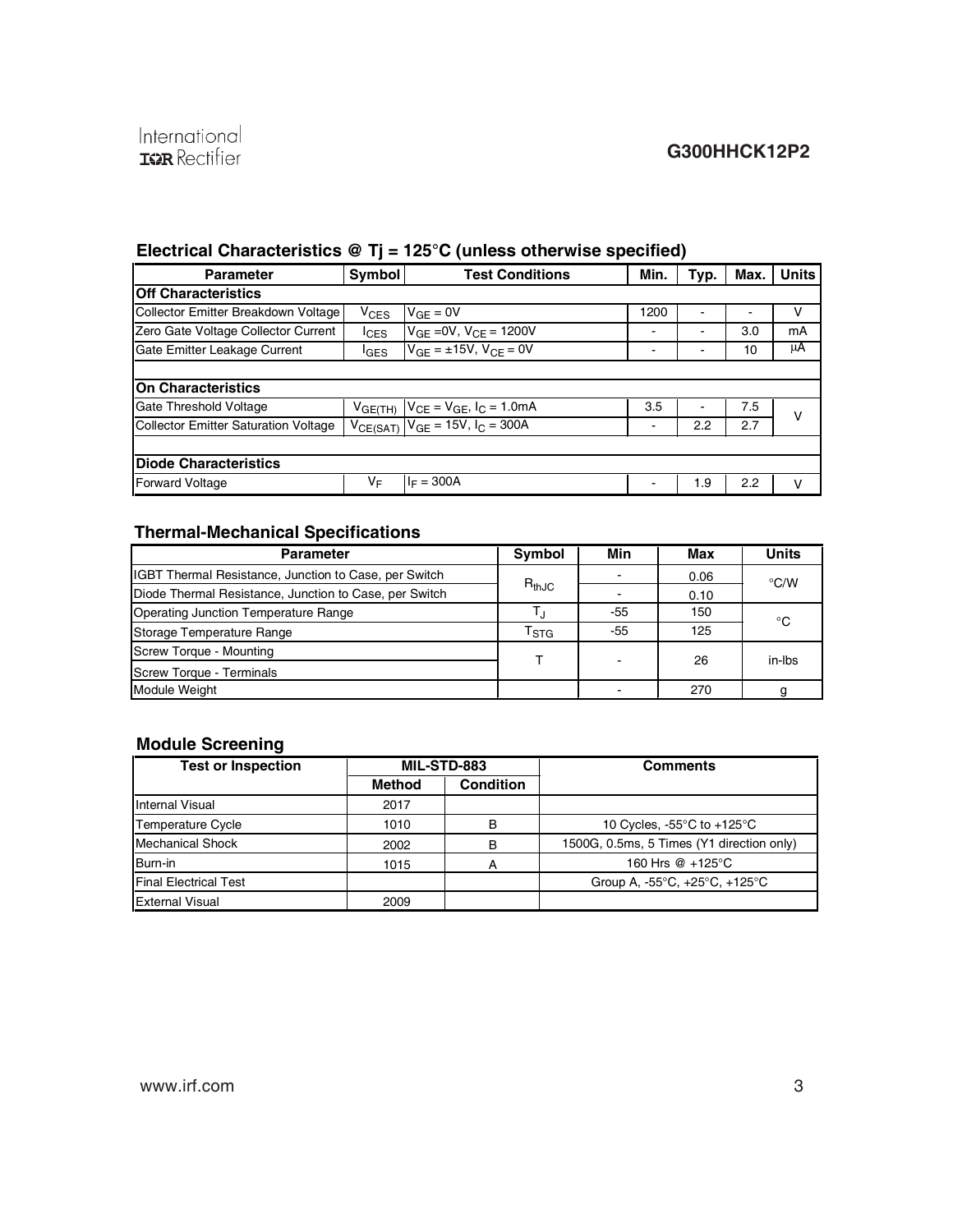# **G300HHCK12P2**

International<br>**IGR** Rectifier

# **Schematic**

500





**Fig 1:** Maximum Collector Current Vs Case Temperature

4 www.irf.com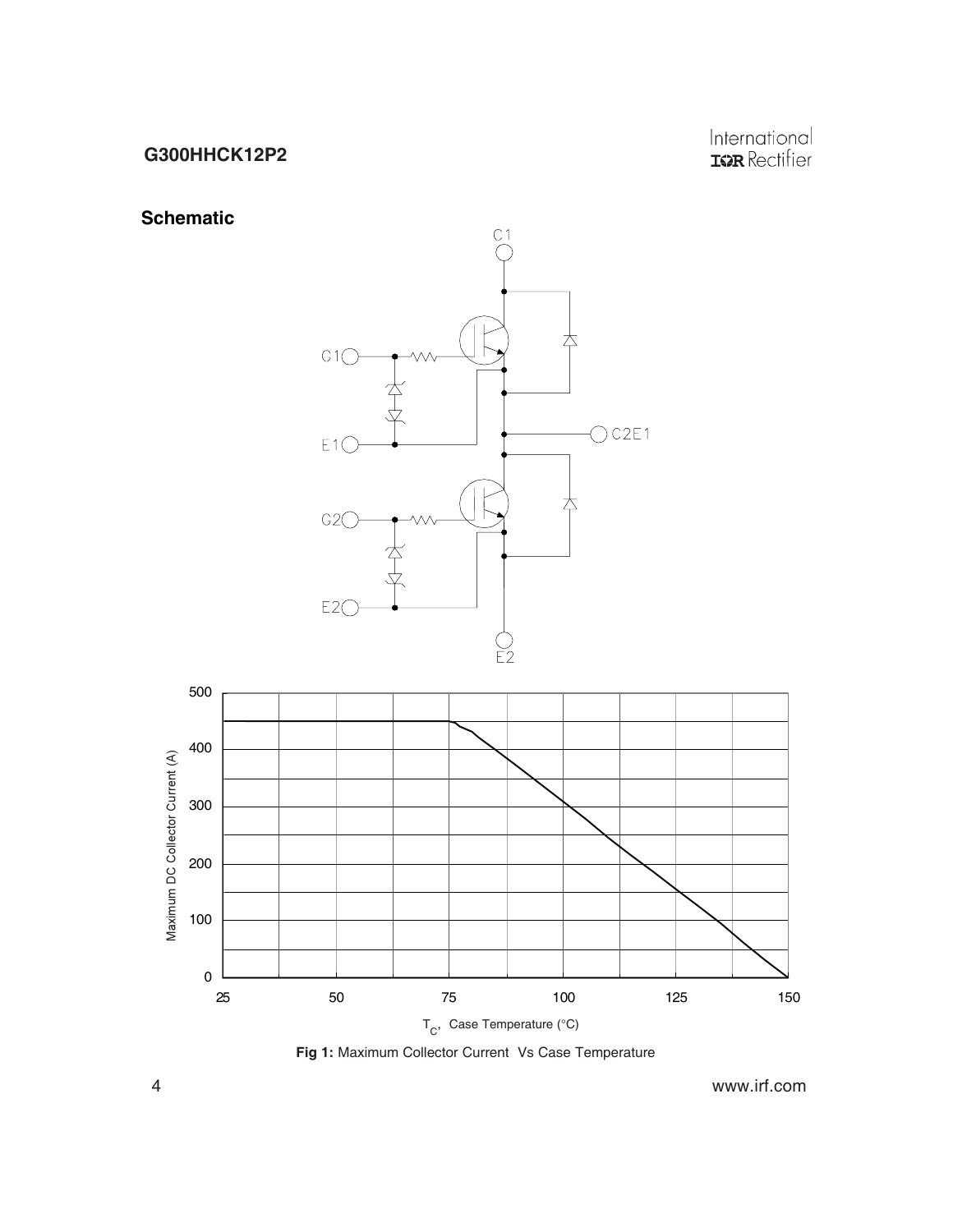# International **IGR** Rectifier

#### **G300HHCK12P2**







 **Fig. 3** - Test Waveforms for Circuit of Fig. 2, Defining  $E_{off}$ ,  $t_{d(off)}$ ,  $t_f$ 







**Fig. 4** - Test Waveforms for Circuit of Fig. 2, Defining E<sub>rec</sub>, t<sub>rr</sub>, Q<sub>rr</sub>, I<sub>rr</sub>

www.irf.com 5